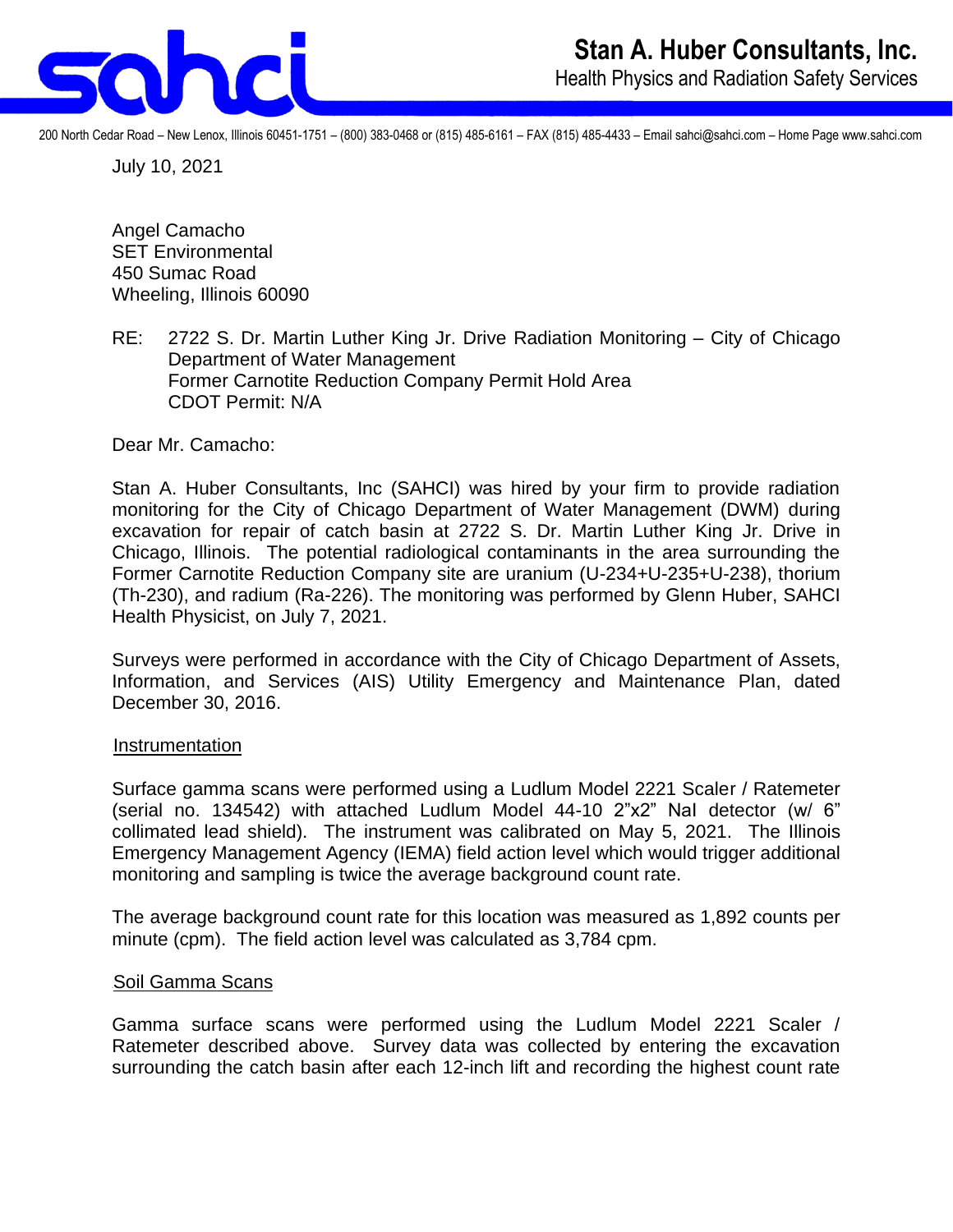for the floors and walls to an excavation depth of 2 feet below ground surface. No soil was stockpiled during the project and all excavated material was loaded directly into the truck after screening.

The maximum gamma count rate for each lift was recorded on the attached Radiation Survey Form. The count rates in the excavation ranged from 1,800 cpm to 2,200 cpm. No count rates were found at any time that exceeded the field action level of 3,784 cpm.

## Additional Monitoring

Since no count rates were identified above the field action level, no additional soil sampling, air monitoring, or personnel monitoring were performed.

As required by IEMA, I will submit this report to Abby Mazza at AIS.

Thank you for your assistance with this project. If you have any questions or need additional information, please call me at (815) 485-6161.

Sincerely, Stan A. Huber Consultants, Inc.

Class

Glenn Huber, CHP President